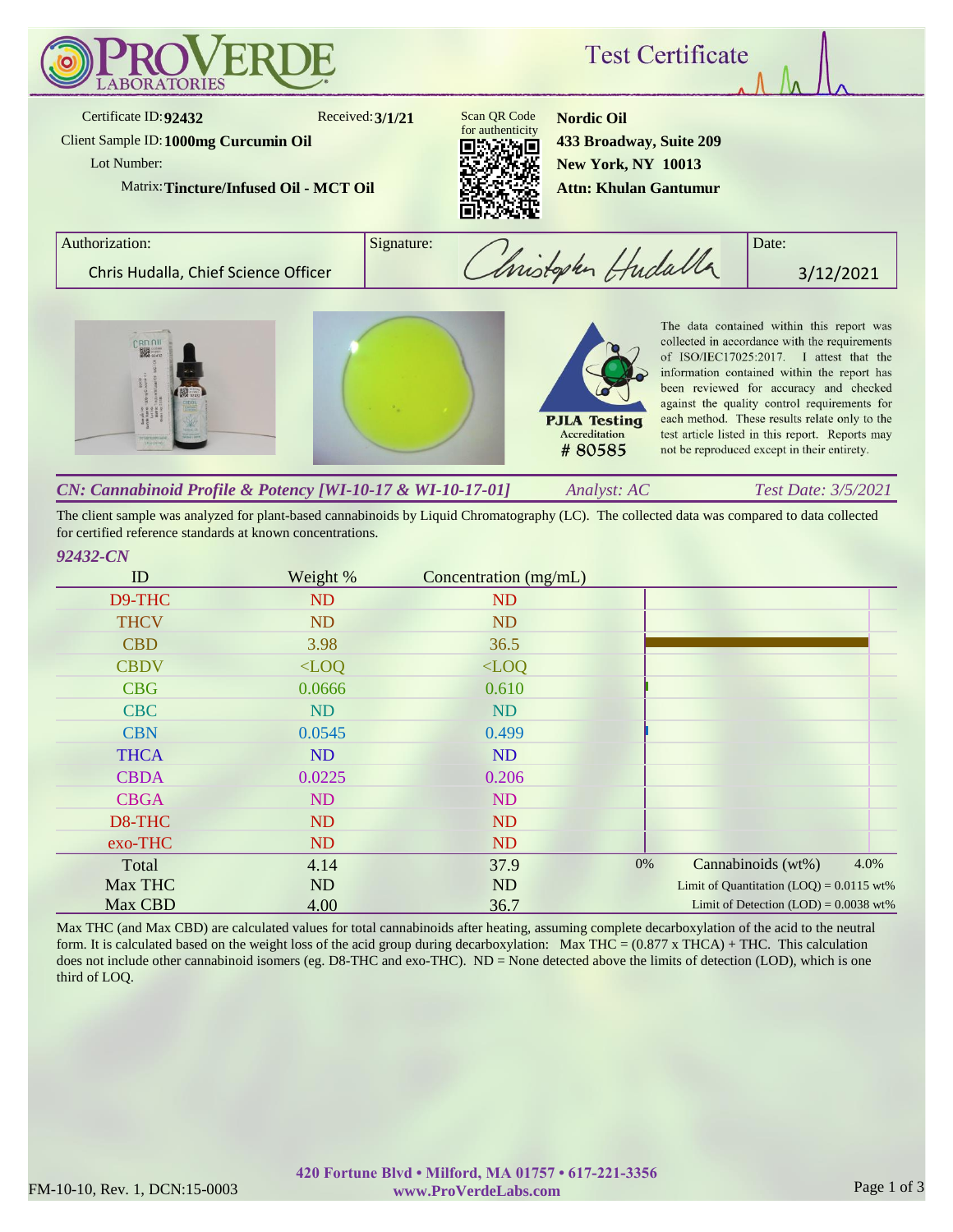| <b>HM: Heavy Metal Analysis [WI-10-13]</b> | <i>Analyst: CJS</i> | <b>Test Date: 3/8/2021</b> |
|--------------------------------------------|---------------------|----------------------------|
|                                            |                     |                            |

This test method was performed in accordance with the requirements of ISO/IEC 17025. These results relate only to the test article listed in this report. Reports may not be reproduced except in their entirety.

| 92432-HM       |         |                                     |      |     | Use Limits <sup>2</sup> ( $\mu$ g/kg) |               |
|----------------|---------|-------------------------------------|------|-----|---------------------------------------|---------------|
| Symbol         | Metal   | Conc. $\frac{1}{\mu}$ ( $\mu$ g/kg) | RL   | All | Ingestion                             | <b>Status</b> |
| As             | Arsenic | ${\rm ND}$                          | 50.0 | 200 | 1,500                                 | <b>PASS</b>   |
| C <sub>d</sub> | Cadmium | ND                                  | 50.0 | 200 | 500                                   | <b>PASS</b>   |
| Hg             | Mercury | ND                                  | 50.0 | 100 | 1,500                                 | <b>PASS</b>   |
| Pb             | Lead    | ND                                  | 50.0 | 500 | 1,000                                 | <b>PASS</b>   |

1) ND = None detected above the indicated Reporting Limit (RL)

2) MA Dept. of Public Health: Protocol for MMJ and MIPS, Exhibit 4(a) for all products.

3) USP exposure limits based on daily oral dosing of 1g of concentrate for a 110 lb person.

| <b>PST: Pesticide Analysis [WI-10-11]</b> | <i>Analyst: CJS</i> | <b>Test Date: 3/9/2021</b> |
|-------------------------------------------|---------------------|----------------------------|
|                                           |                     |                            |

The client sample was analyzed for pesticides using Liquid Chromatography with Mass Spectrometric detection (LC/MS/MS). The method used for sample prep was based on the European method for pesticide analysis (EN 15662).

| Analyte            | CAS           | Result    | Units | <b>LLD</b> | Limits (ppb) | <b>Status</b> |
|--------------------|---------------|-----------|-------|------------|--------------|---------------|
| Abamectin          | 71751-41-2    | <b>ND</b> | ppb   | 0.20       | 10           | <b>PASS</b>   |
| Spinosad           | 168316-95-8   | ND        | ppb   | 0.10       | 10           | <b>PASS</b>   |
| Pyrethrin          | 8003-34-7     | <b>ND</b> | ppb   | 0.10       | 10           | <b>PASS</b>   |
| Trifloxystrobin    | 141517-21-7   | ND        | ppb   | 0.10       | 100          | <b>PASS</b>   |
| Spirotetramat      | 203313-25-1   | ND        | ppb   | 0.10       | 100          | <b>PASS</b>   |
| Spiromesifen       | 283594-90-1   | ND        | ppb   | 0.10       | 100          | <b>PASS</b>   |
| Piperonyl butoxide | $51-03-6$     | <b>ND</b> | ppb   | 0.10       | 3000         | <b>PASS</b>   |
| Paclobutrazol      | 76738-62-0    | ND        | ppb   | 0.10       | 10           | <b>PASS</b>   |
| Myclobutanil       | 88671-89-0    | ND        | ppb   | 0.10       | 100          | <b>PASS</b>   |
| Imidacloprid       | 138261-41-3   | ND        | ppb   | 0.10       | 5000         | <b>PASS</b>   |
| Imazalil           | 35554-44-0    | ND        | ppb   | 0.10       | 10           | <b>PASS</b>   |
| Fenoxycarb         | 72490-01-8    | <b>ND</b> | ppb   | 0.10       | 10           | <b>PASS</b>   |
| Etoxazole          | 153233-91-1   | ND        | ppb   | 0.10       | 100          | <b>PASS</b>   |
| <b>Dichlorvos</b>  | $62 - 73 - 7$ | <b>ND</b> | ppb   | 3.00       | 10           | <b>PASS</b>   |
| Cyfluthrin         | 68359-37-5    | ND        | ppb   | 0.50       | 2000         | <b>PASS</b>   |
| <b>Bifenthrin</b>  | 82657-04-3    | ND        | ppb   | 0.20       | 3000         | <b>PASS</b>   |
| Bifenazate         | 149877-41-8   | ND        | ppb   | 0.10       | 100          | <b>PASS</b>   |
| Azoxystrobin       | 131860-33-8   | ND        | ppb   | 0.10       | 100          | <b>PASS</b>   |

\* Testing limits established by the Massachusetts Department of Public Health, Protocol for Sampling and Analysis of Finished Medical Marijuana Products and Marijuana-Infused Products for Massachusetts Registered Medical Marijuana Dispensaries, Exhibit 5. ND indicates "none detected" above the lower limit of detection (LLD). Analytes marked with (\*) indicate analytes for which no recovery was observed for a pre-spiked matrix sample due to matrix interference.